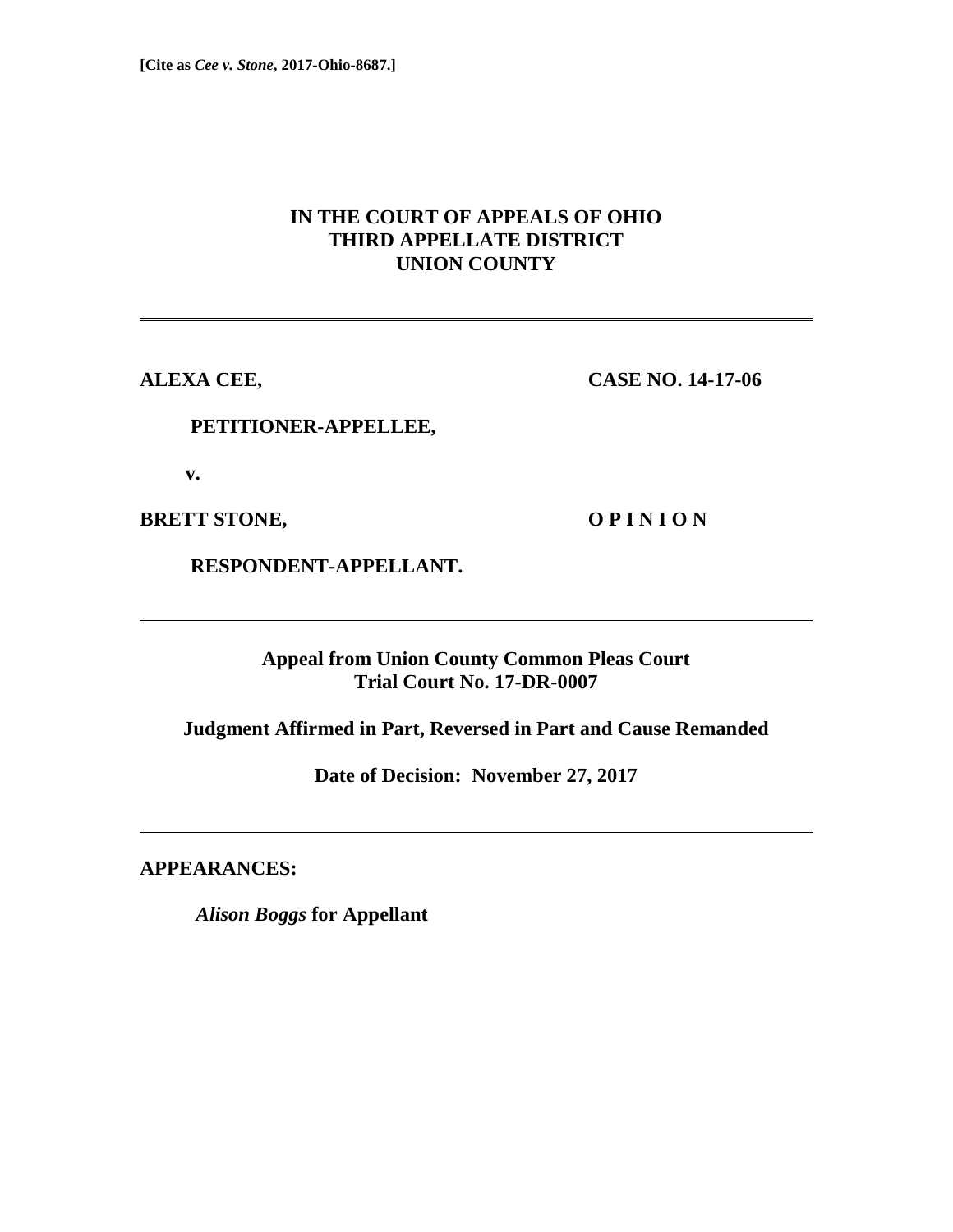#### **WILLAMOWSKI, J.**

**{¶1}** Respondent-appellant Brett Stone ("Stone") brings this appeal from the judgment of the Court of Common Pleas of Union County granting a civil protection order ("CPO") to petitioner-appellee Alexa Cee ("Cee"). On appeal, Stone claims that 1) the trial court erred in upholding the CPO and 2) in restricting his right to bear arms. For the reasons set forth below, the judgment is affirmed in part and reversed in part.

**{¶2}** On January 6, 2017, Cee filed a petition for an ex parte CPO, which was granted by the trial court. Doc. 1 and 2. A full hearing on the petition was held on January 18, 2017. Tr. 4. Following the hearing, the magistrate granted the CPO, which included restrictions on Stone's right to possess a firearm and to consume alcohol. Doc. 16. Stone filed objections to the magistrate's decision, arguing that the magistrate erred in granting the CPO, erred in restricting his right to possess a firearm, and erred in restricting his consumption of alcohol. Doc. 36. On April 13, 2017, the trial court overruled the objections regarding the granting of the CPO and the restrictions on the right to possess a firearm. Doc. 37. However, the trial court granted the objection regarding the restriction on the consumption of alcohol and amended the CPO to reflect the change. Doc. 37 and 38. Stone filed a timely notice of appeal from the trial court's judgment. Doc. 48. On appeal, Stone raises the following assignments of error.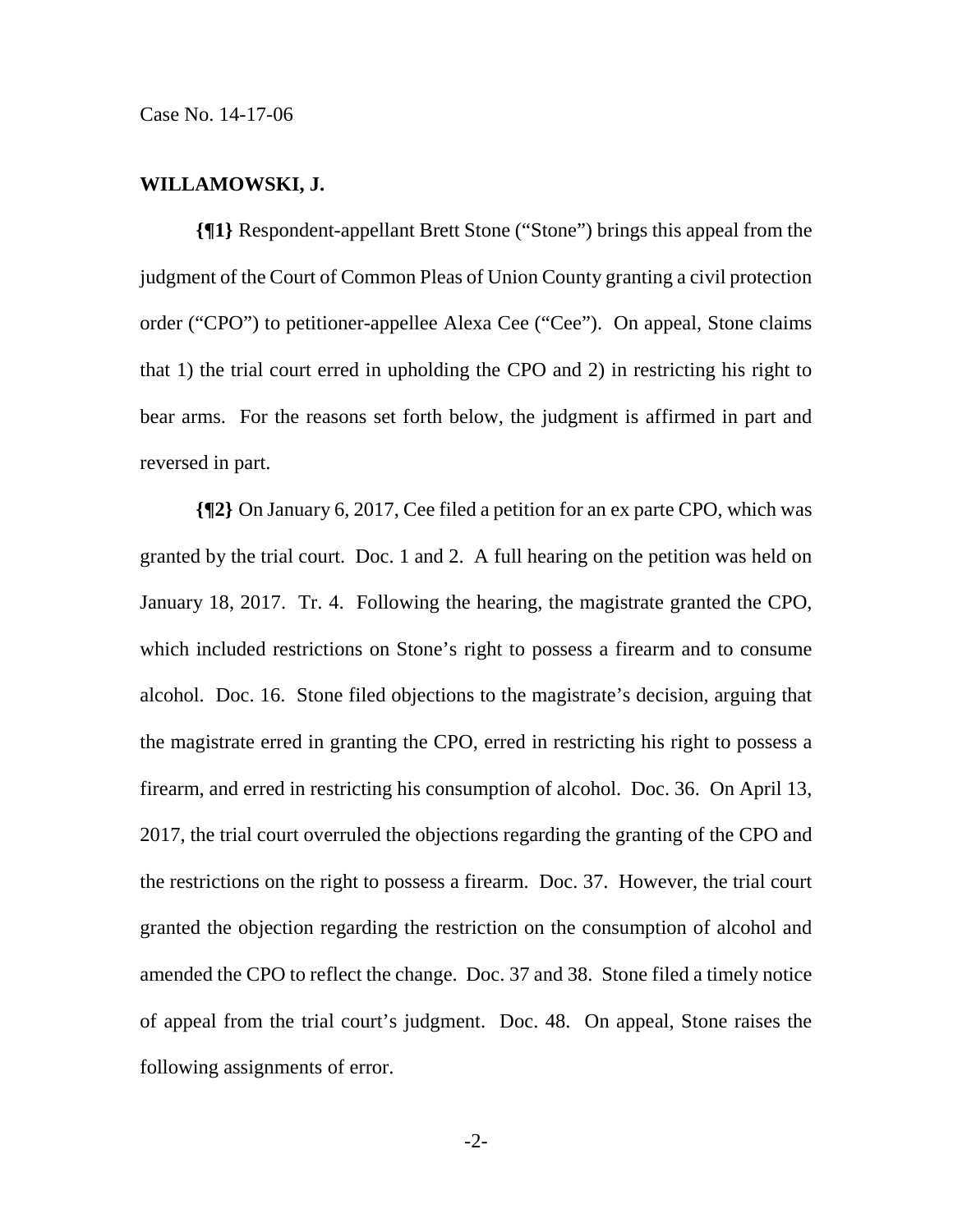## **First Assignment of Error**

## **The trial court erred when it upheld the [CPO].**

### **Second Assignment of Error**

**The conditions of the [CPO] prohibiting [Stone] from possessing, using, carrying or obtaining a deadly weapon and requiring [Stone] to turn over his deadly weapons and carry conceal weapon license is an abuse of discretion, not supported by the evidence, and violates [Stone's] second amendment right to bear arms.** 

This court notes that the appellee has chosen not to file a brief in this case.

## *Propriety of the CPO*

**{¶3}** In the first assignment of error, Stone claims that the trial court erred by granting Cee's petition for a CPO. When reviewing a trial court's decision to grant a CPO, the decision will not be reversed absent a showing of an abuse of discretion. *Holloway v. Parker*, 3d Dist. Marion No. 9-12-50, 2013-Ohio-1940, ¶ 18. "A trial court will be found to have abused its discretion when its decision is contrary to law, unreasonable, not supported by the evidence, or grossly unsound." *Id*. An abuse of discretion will not be found if the record presents some competent, credible evidence to support the trial court's decision. *Id.*

**{¶4}** A petitioner for a domestic violence CPO must show by a preponderance of the evidence that the petitioner or the petitioner's family members are in danger of domestic violence. *Felton v. Felton*, 79 Ohio St.3d 34, 42, 1997- Ohio-302, 679 N.E.2d 672. "Domestic Violence" is defined in pertinent part as "the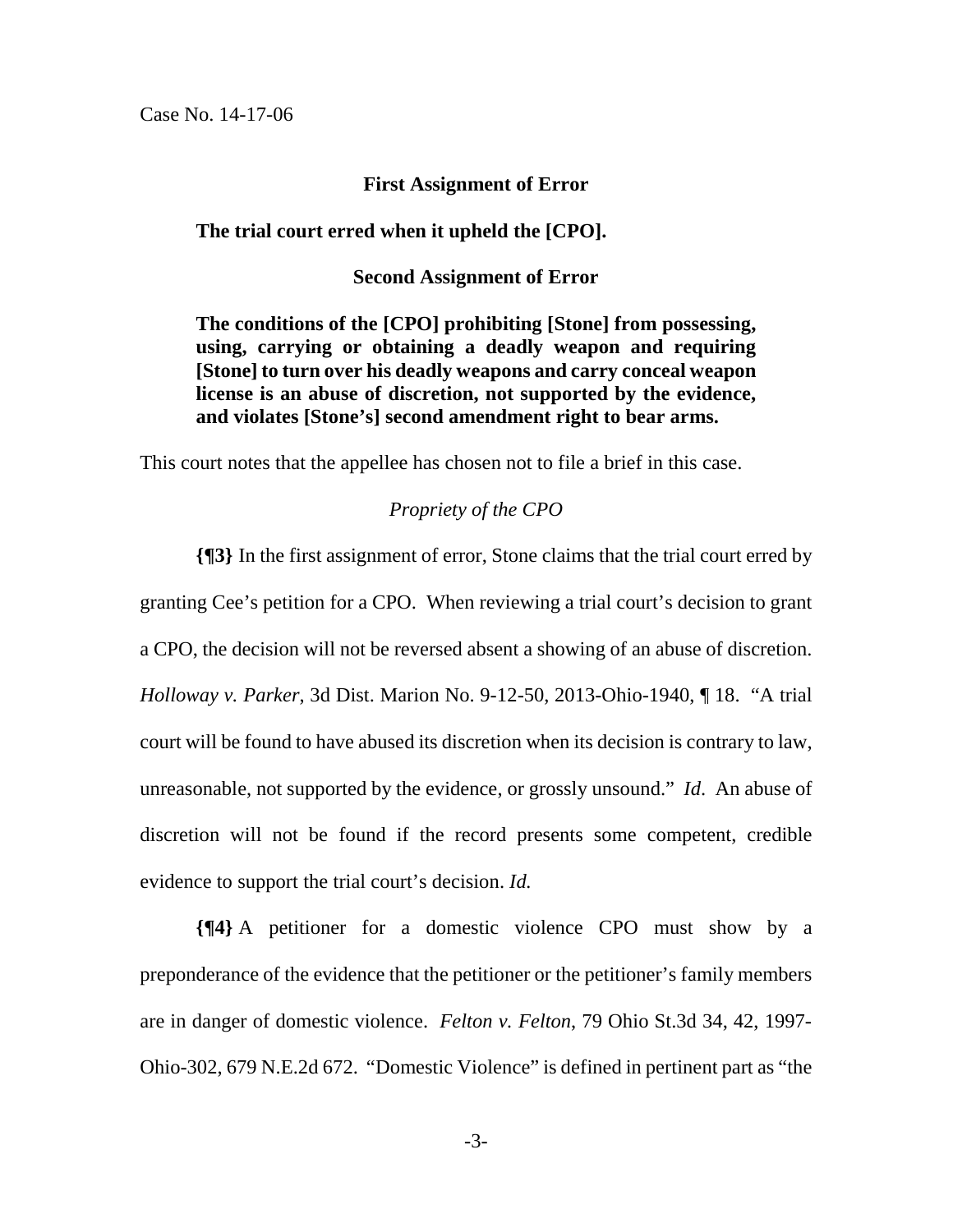occurrence of one or more of the following acts against a family or household member: (a) Attempting to cause or recklessly causing bodily injury; (b) Placing another person by the threat of force in fear of imminent serious physical harm or committing a violation of [R.C. 2903.211 or 2911.211.]" R.C. 3113.31(A)(1). The statute defines a girlfriend, who is or has cohabitated with her boyfriend, as a "person living as a spouse" and thus, is a household member. R.C. 3113.31(A)(3- 4). The statute provides that the victim of the domestic violence may seek relief by requesting a CPO. R.C. 3113.31(C). The statute also provides that if the trial court issues a CPO, the court must provide the parties with the following notice.

#### **NOTICE**

**As a result of this order or consent agreement, it may be unlawful for you to possess or purchase a firearm, including a rifle, pistol, or revolver, or ammunition pursuant to federal law under 18 U.S.C. 922(g)(8). If you have any questions whether this law makes it illegal for you to possess or purchase a firearm or ammunition, you should consult an attorney.** 

R.C. 3113.31(F)(2).

**{¶5}** A review of the record in this case shows that Cee testified that on multiple occasions, Stone had caused physical injury to her. At the time of the injuries, she was residing with Stone. Cee testified that when she tried to leave Stone, he became angry and started throwing her things outside, so she went to Stone's brother's home. Tr. 26. When Cee refused to come out and talk to Stone, he started striking her vehicle, denting it and breaking the windshield. *Id*. Cee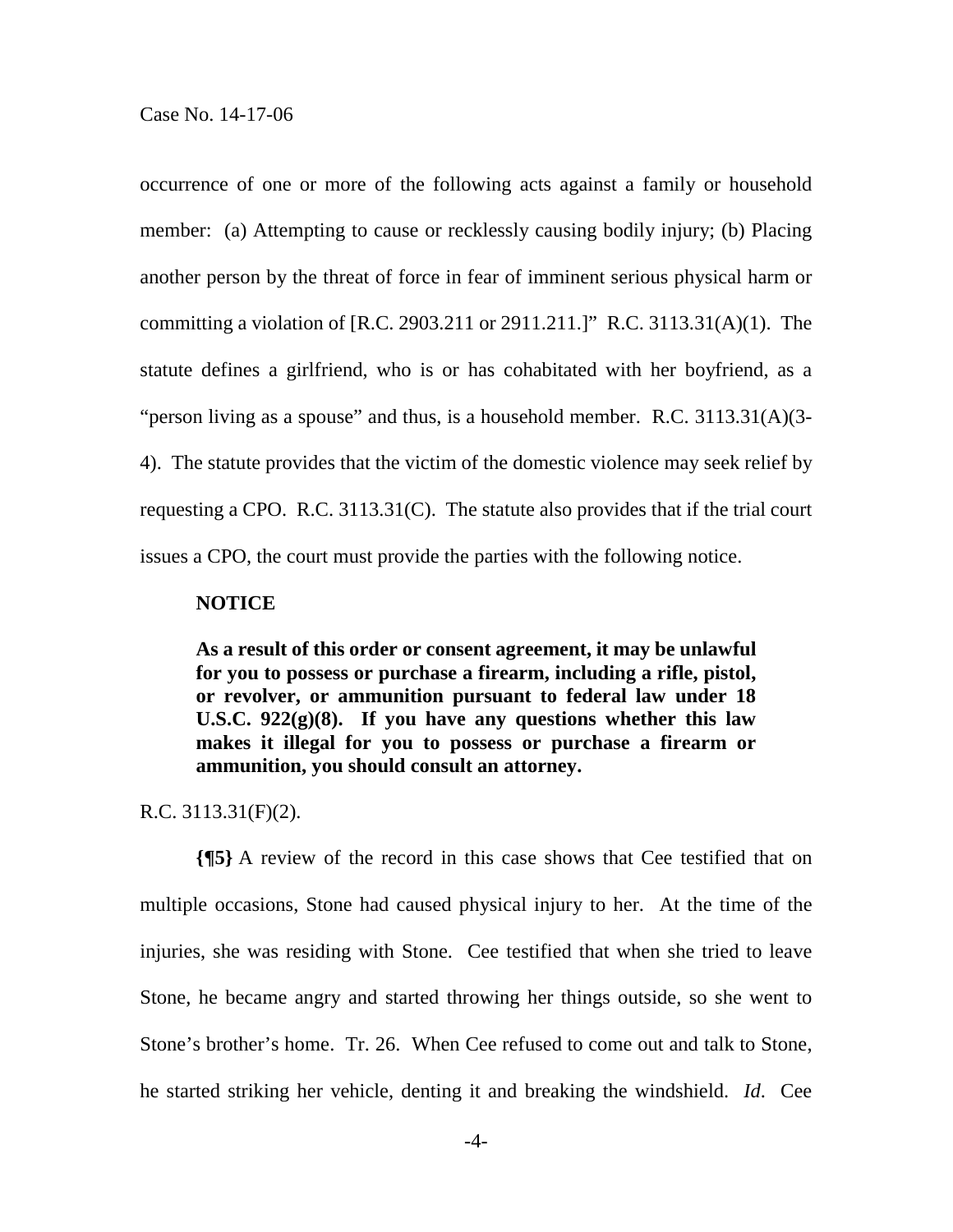testified that based upon her history with Stone, she was "scared of him". *Id*. She also indicated that she was afraid he would injure her dog. *Id*. When Cee was admitted to the hospital to seek help for suicidal tendencies, Stone kept calling her even though she repeatedly stated she did not want to see him or talk to him. Tr. 26-28. On rebuttal Cee testified that she did not feel like she could leave, that Stone was violent towards her when she tried to leave and that she was "scared for her life". Tr. 76-77. As there was some competent, credible evidence that Stone had attempted to cause physical injury to Cee and that Cee was in fear of imminent serious physical harm, this court does not find that the trial court abused its discretion in granting the CPO. The first assignment of error is overruled.

### *Firearm Restrictions*

**{¶6}** In the second assignment of error Stone argues that the trial court erred by restricting his right to possess firearms when there was no nexus between the restriction and the allegations that led to the CPO. After a full hearing, a trial court may grant a protection order that may set forth the following conditions relevant to this case.

# **(a) Direct the respondent to refrain from abusing \* \* \* the family or household members;**

**\* \* \*** 

**(g) Require the respondent to refrain from entering the residence, school, business, or place of employment of the petitioner or family or household member;**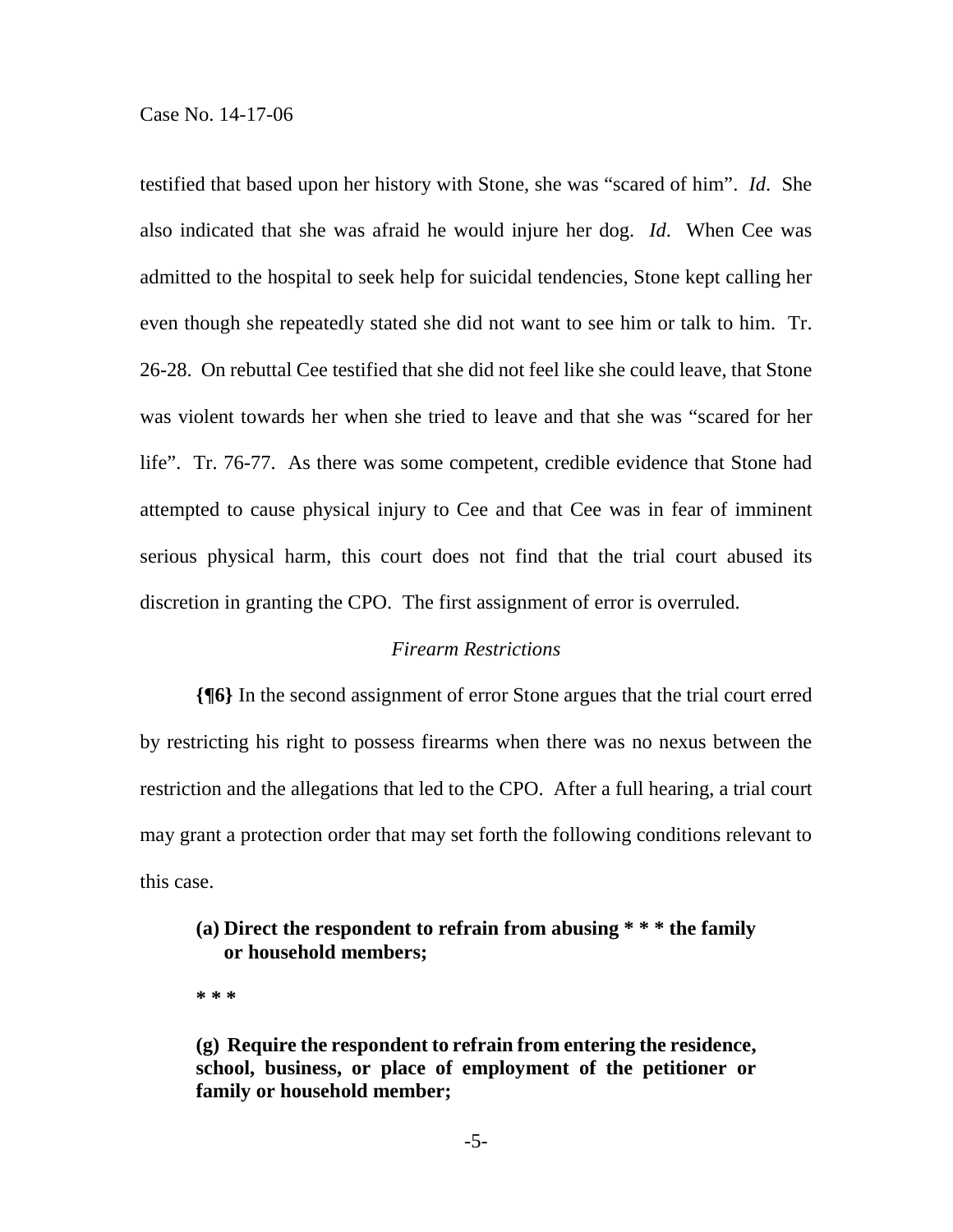$\overline{a}$ 

**(h) Grant other relief that the court considers equitable and fair, including, but not limited to, ordering the respondent to permit the use of a motor vehicle by the petitioner or other family or household member and the apportionment of household and family personal property;** 

**(i) Require that the respondent not remove, damage, hide, harm, or dispose of any companion animal owned or possessed by the petitioner.** 

R.C. 3113.31(E)(1). The Ohio legislature has not made it a requirement that any respondent who is subject to a CPO be restricted from possessing a firearm.<sup>1</sup>

**{¶7}** This court has previously addressed the imposition of additional restrictions in a CPO in the case of *Maag v. Maag*, 3d Dist. Wyandot No. 16-01-16, 2002-Ohio-1401. "While R.C. 3133.31 affords trial courts discretion in imposing restrictions corresponding to a CPO, this discretion is not limitless." *Id*. at \*3. "[R]estrictions must bear a sufficient nexus to the conduct that the trial court is attempting to prevent." *Id*. This court has applied the requirement that the restriction on the right to bear arms be related to the conduct in *Clementz-McBeth v. Craft*, 3d Dist. Auglaize No. 2-11-16, 2012-Ohio-985. In *Clements-McBeth,* we upheld the restriction because the testimony was that the respondent had threatened the petitioners that he would kill them while holding a gun and specifically stated

<sup>&</sup>lt;sup>1</sup> We note that 18 U.S.C. 922(g) has been recognized as unconstitutional as applied and is currently the subject of proposed legislation in the U.S. House and Senate. See *Binderup v. Attorney General United States of America*, 836 F.3d 336 (3d Cir. 2016), *Keyes v. Lynch*, 195 F.Supp.3d 702 (M.D. Pa. 2016), 2017 Cong. U.S. HR 4142 and 2017 Cong. U.S. S 2009 for the latest versions. The constitutionality of the federal statute is not before this court, so we need not address it.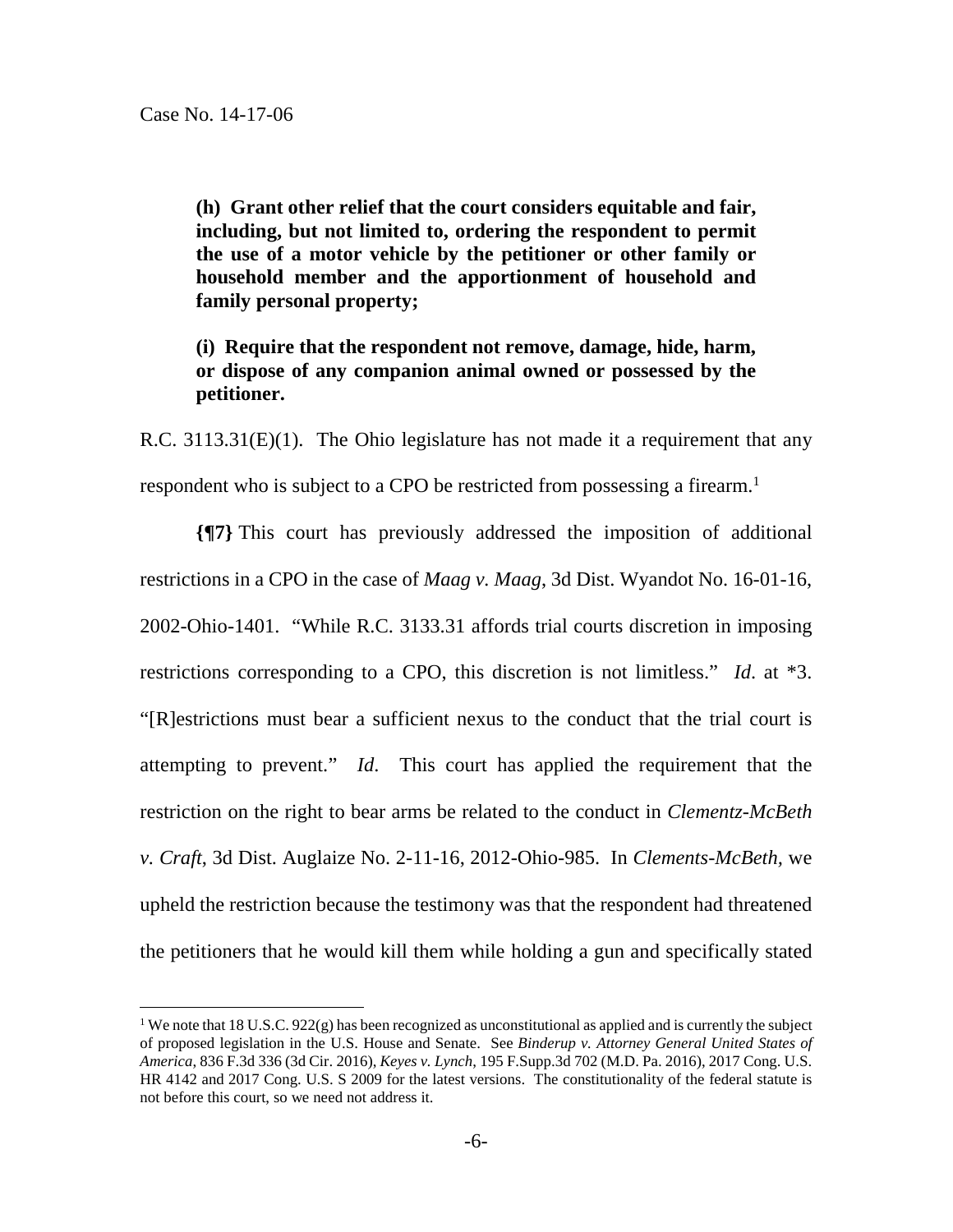that "I have a gun. I can kill you.". *Id*. at ¶ 35. Since the conduct specifically was related to firearms, this court found a sufficient nexus between the restriction on access to firearms and the conduct to be prevented. *Id*. at ¶ 36. *See also Elkins v. Reed*, 5<sup>th</sup> Dist. Stark No. 2013CA0091, 2014-Ohio-1217 (holding that as there was a sufficient nexus between the threats made and the restriction on firearms, the restriction was permissible). However, in cases where there was no sufficient nexus between the conduct and the firearm restriction, the restriction has not been permitted. *See Newhouse v. Williams*, 167 Ohio App.3d 215, 2006-Ohio-3075, 854 N.E.2d 565, ¶ 16 (3d Dist.) (holding that when no evidence was presented that respondent had threatened to use a deadly weapon or even owned a deadly weapon, a restriction on possession of a firearm was not supported by the evidence); *Lerner v. Giolekas*, 8th Dist. Cuyahoga No. 102768, 2016-Ohio-696, ¶ 51-52; and *Boals v. Miller*, 5th Dist. Ashland No. 10-COA-039, 2011-Ohio-1470.

**{¶8}** Here, no testimony was presented that Stone even owned a firearm. No testimony was presented that he had ever threatened Cee with a deadly weapon. According to the trial court, the only reason that the restriction was present was because it was on the preprinted form. Without a nexus between the offending conduct and the restriction, Stone's constitutional right to bear arms may not be restricted. The second assignment of error is well taken.